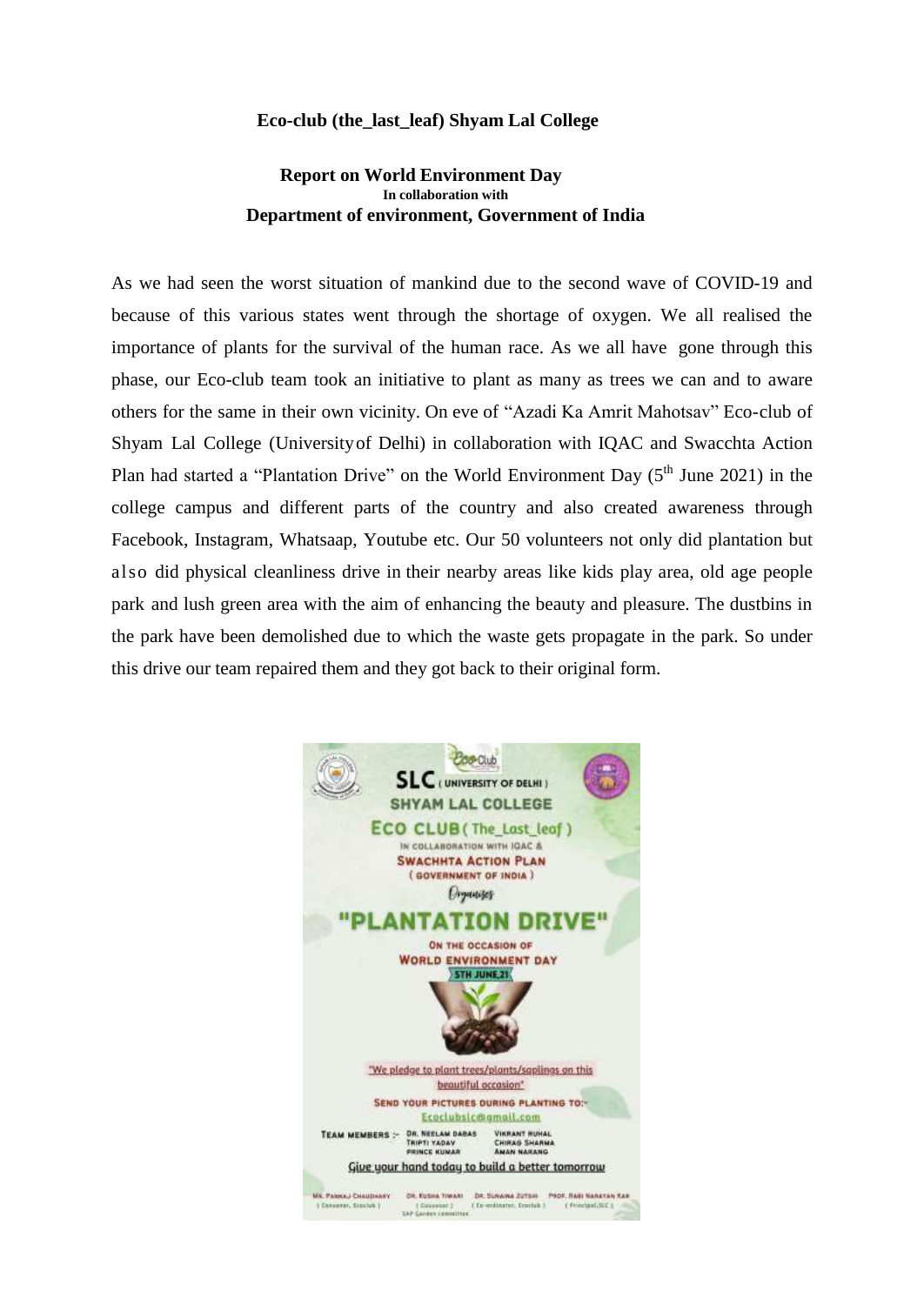

## **C** on the Carter



Delhi, Delhi, India<br>M7FJ+8PJ, Dwarkapuri, Shahdara, Delhi, 110032, India Lat 28.6737° Long 77.281915° 05/06/21 11:45 AM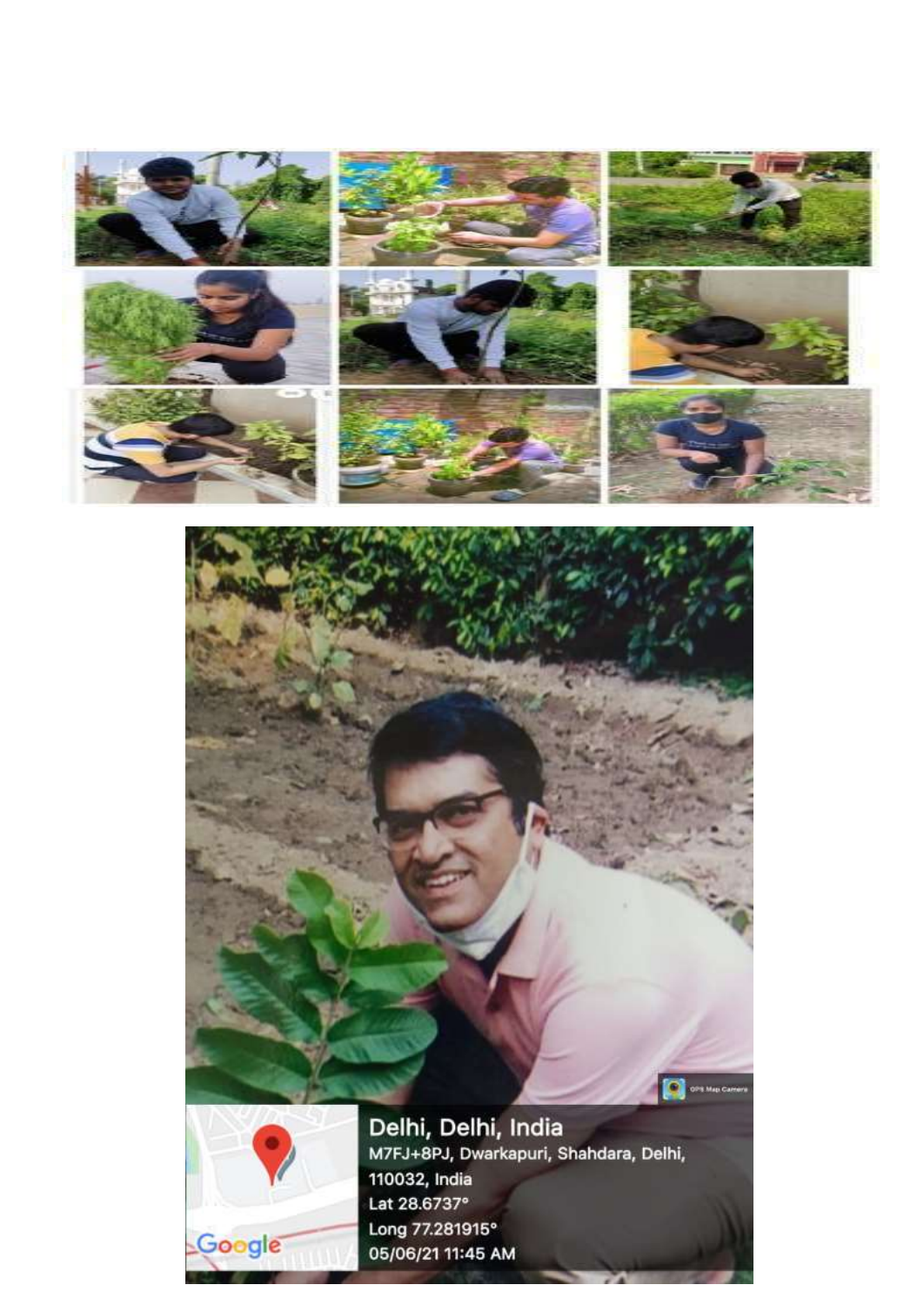